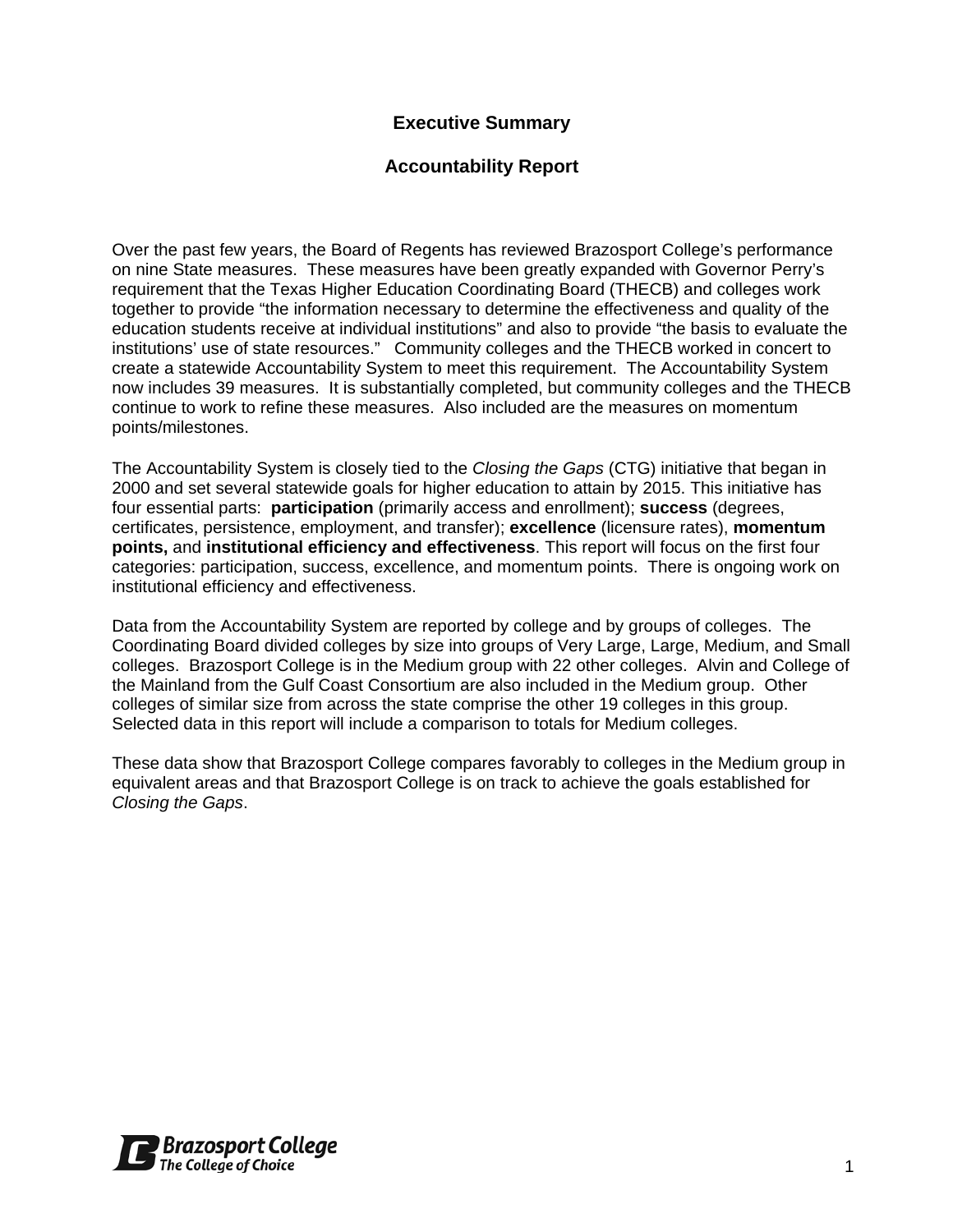# **PARTICIPATION**

## **I. Fall Enrollments by Ethnicity**

The Texas Higher Education Coordinating Board (THECB) began reporting enrollment data using the new Federal race and ethnicity standards with fall 2010 enrollment data. Students are allowed to self-identify their ethnicity and race, which also permits them to select more than one race and/or ethnicity. This change is supposed to more accurately reflect student's racial and ethnic background by not limiting responses to only one racial or ethnic category, and expands reporting options to seven categories (American Indian or Alaska Native, Asian, African American, Hispanic, Native Hawaiian or Other Pacific Islander, White, and Two or More Races). Because fall 2010 is the first year for the new reporting standards, longitudinal comparisons with earlier years are problematic.



The above graph shows fall enrollments by ethnicity and total enrollment for the past four fall semesters (2009 – 2012). Overall, total fall 2012 enrollment decreased slightly compared to the previous two semesters (fall 2011, -3.8% and fall 2010, -3.4%). Brazosport College's enrollment decline was similar to most Texas community colleges. The Texas Association of Community Colleges report that fall 2012 enrollment across all Texas community colleges decreased an average of 2.3% (http://www.tacc.org/documents/Fa12\_HC\_018.pdf).

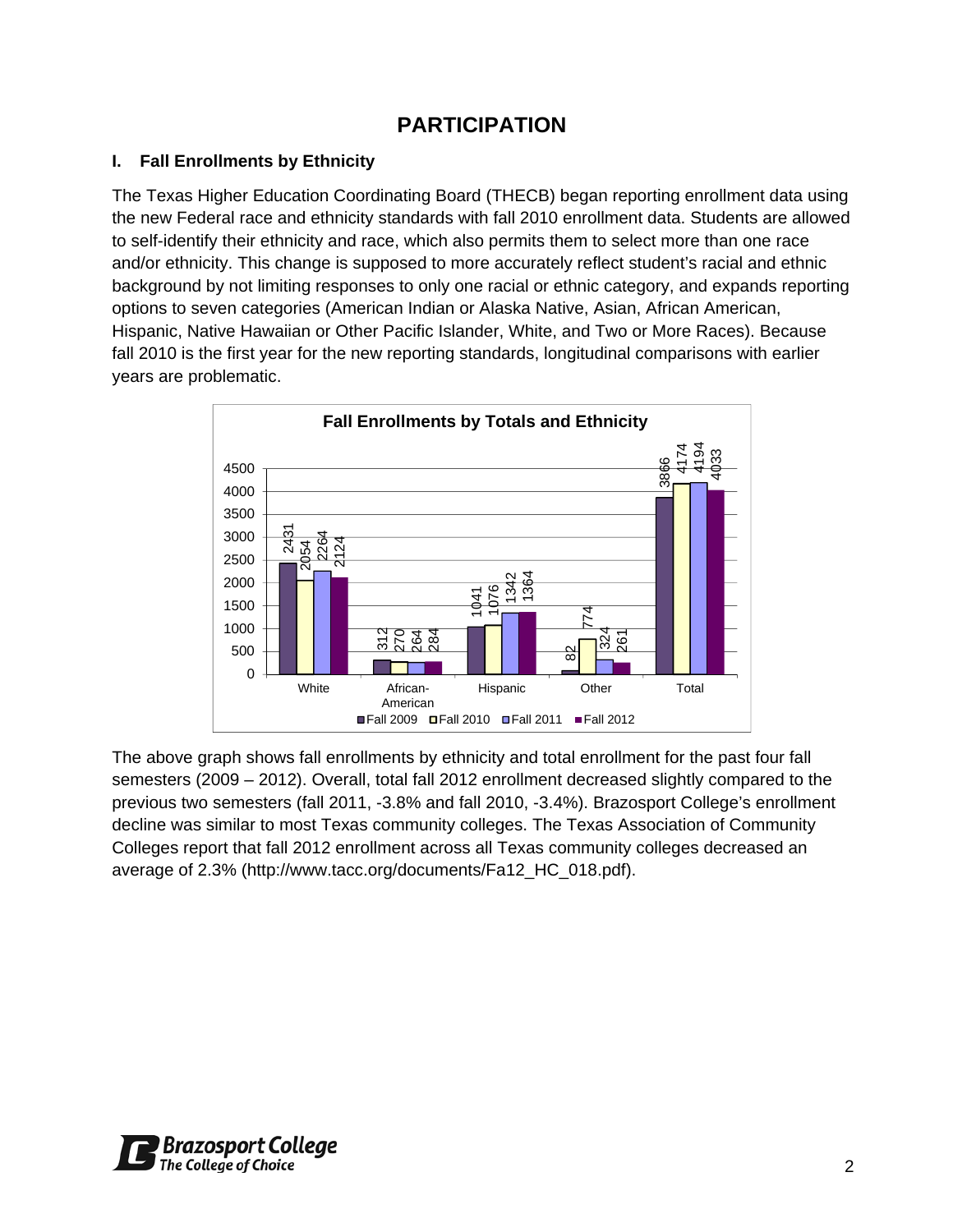

Brazosport College's fall 2012 credit enrollment is currently at 95% of the target and on track to achieve the 2015 *Closing the Gaps* total enrollment goal. However, *Closing the Gaps* goals by ethnicity may not be met in all ethnic categories by 2015. However, these differences may be mitigated somewhat because of the student's multiple race/ethnic choices on the application.

| Service Area Representation (%) |        |        |        |        |
|---------------------------------|--------|--------|--------|--------|
| <b>Ethnicity</b>                | FY2008 | FY2009 | FY2010 | FY2011 |
| White                           | 5.7    | 6.5    | 8.4    | $-0.9$ |
| African-American                | $-1.1$ | $-1.0$ | $-1.7$ | $-1.4$ |
| Hispanic                        | $-2.5$ | $-3.4$ | $-4.7$ | $-5.1$ |
| Other                           | $-2.1$ | $-2.1$ | $-2.0$ | 7.4    |
| Gender                          |        |        |        |        |
| Male                            | $-2.9$ | $-4.5$ | $-4.9$ | $-6.3$ |
| Female                          | 2.9    | 4.5    | 4.9    | 6.3    |

## **II. Enrollment and Service Area Representation**

This table shows the percentage gap between the ethnic/gender percentages enrolled at Brazosport College and the ethnic/gender percentages in the service area population. For example, the 8.4 indicates that in the fiscal year 2010, the percentage of Whites enrolled at Brazosport College was 8.4% greater than the percentage of Whites in the service area population, suggesting that Whites were over-represented for that fiscal year.

Fiscal year 2011 displays a change in service area representation. This year the ethnic category "other" was over represented by 7.4%. This could be an indication that students are not clear how to answer the new federally required ethnicity/race question on their application. Therefore, more students have selected the "unknown" and the "more than one race" categories which make it difficult to determine service area representation by ethnicity.

Addressing the under-representation of minority students is an initiative being undertaken by Brazosport College's Enrollment Management Committee. In the fiscal year 2011 semester African-Americans were under-represented by 1.4% while Hispanics were under-represented by 5.1%.

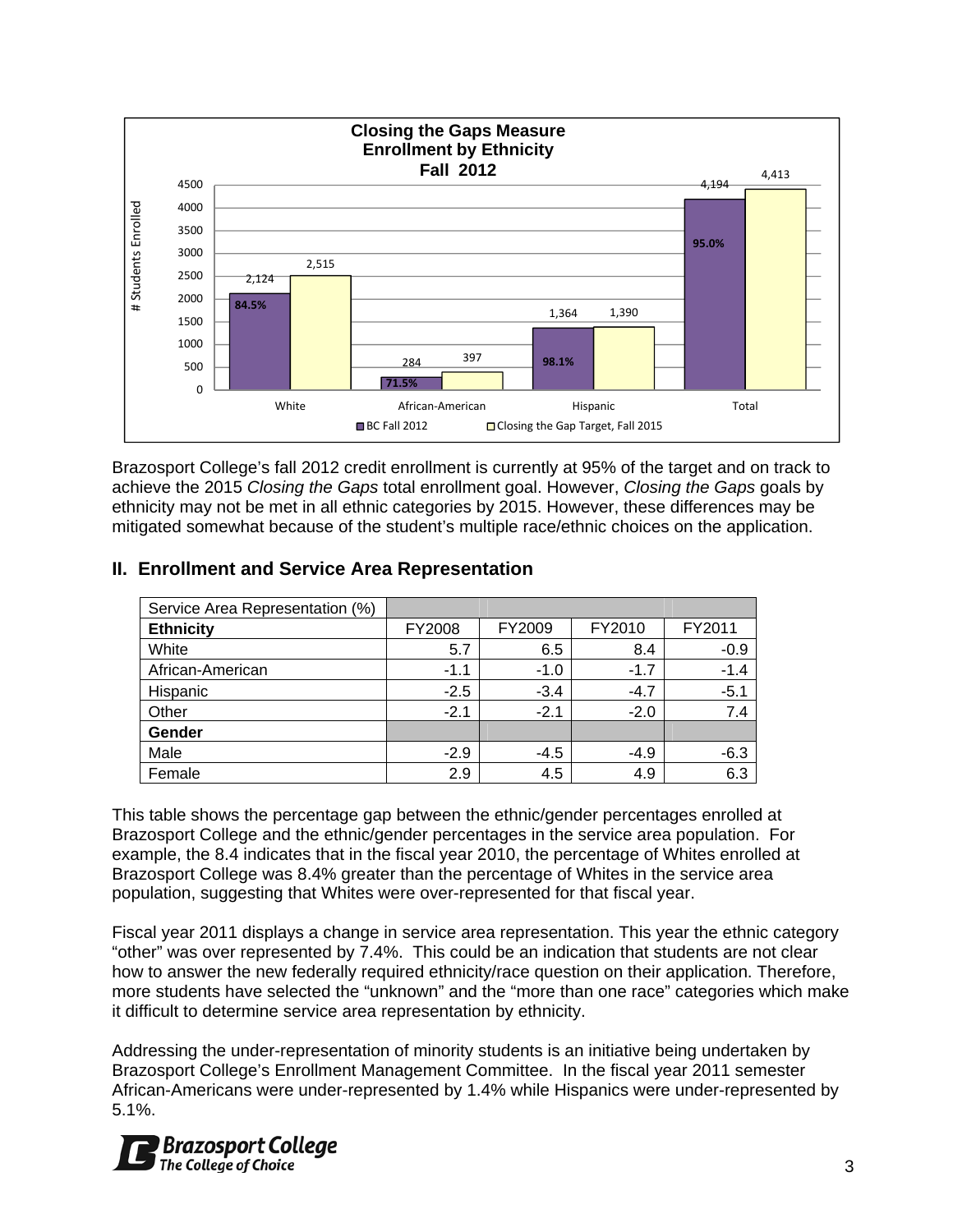## **III. Semester Credit Hours/Contact Hours**

| <b>Semester Credit Hours</b> | <b>FY2005</b> | FY2009  | FY2010    | FY2011    | %Change<br>FY2005 to<br>FY2011 |
|------------------------------|---------------|---------|-----------|-----------|--------------------------------|
| Academic                     | 50,067        | 52,481  | 58,836    | 63,019    | 25.9%                          |
| Technical                    | 15,773        | 17,746  | 17,943    | 20,803    | 31.9%                          |
| <b>Contact Hours</b>         |               |         |           |           |                                |
| Academic                     | 915,104       | 954,512 | 1,085,616 | 1,153,920 | 26.1%                          |
| Technical                    | 470,272       | 515,504 | 492,256   | 572,880   | 21.8%                          |
| <b>Community Education</b>   | 120,130       | 43,298  | 60,304    | 55,131    | $-54.1%$                       |

Both credit and contact hours for academic and technical programs have gradually increased since 2005. Several Community Education programs have been moved to credit since 2005 such as the Law Enforcement Academy, Automotive, and EMT classes which is a reason for the decrease in enrollment.

#### **IV. Full-Time/Part-Time Student Enrollment by Totals and Ethnicity**



Note: Data in this graph include only credential-seeking students.

A student is considered full-time if s/he is enrolled in 12 or more semester credit hours and parttime if enrolled in fewer than 12 semester credit hours. For the past few years, the percentage of part-time students at Brazosport College (BC) has been in the range of 69-73%. In the fall 2011 semester BC part-time credential seeking student enrollment rose to a high of 73%. BC continues to have a higher percentage of part-time students than many colleges of its size. In fact, when comparing BC to other Medium colleges, the percentage of part-time students at other Medium colleges was 13 points lower than BC (60% Medium colleges *vs*. 73% BC).

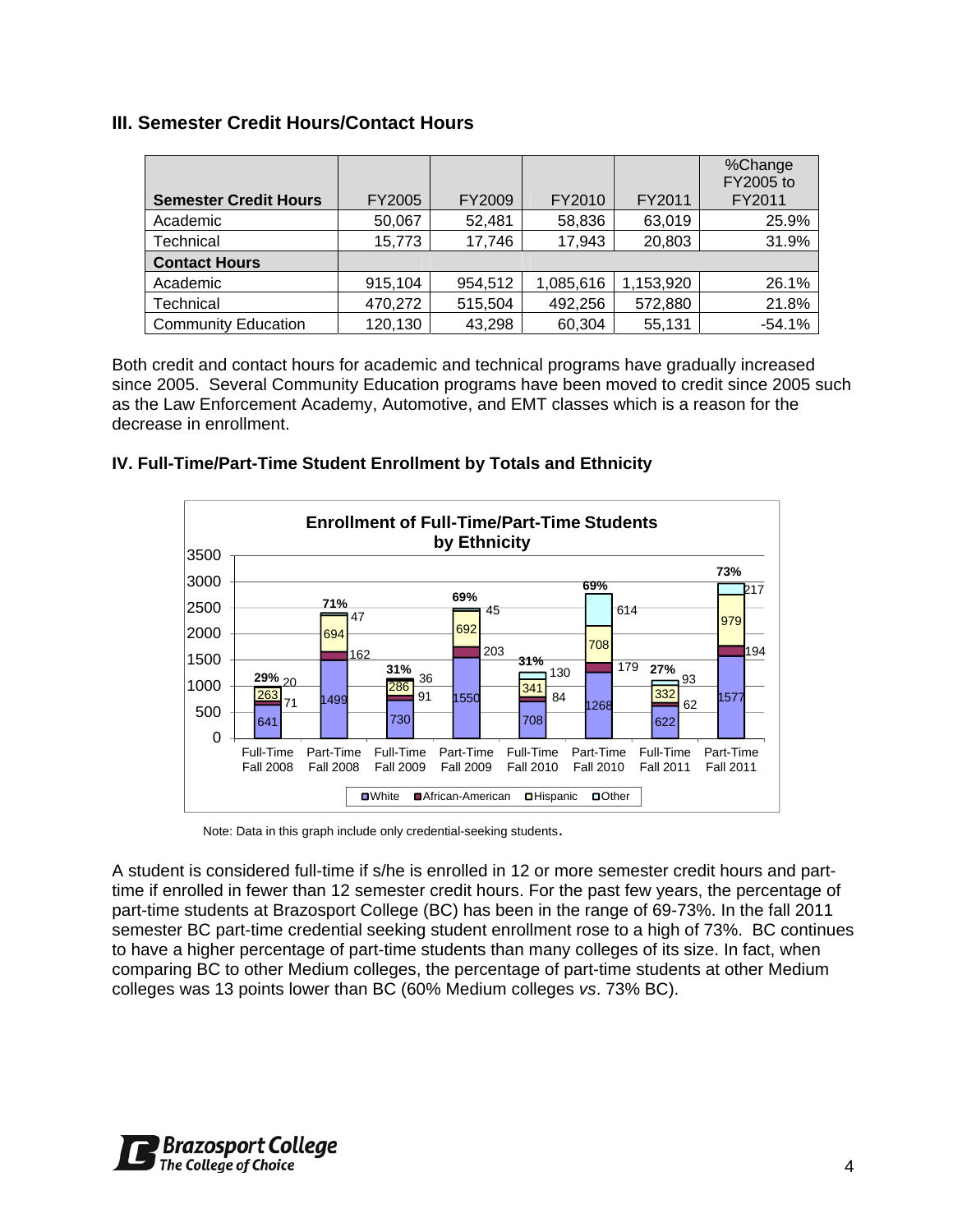## **SUCCESS**



#### **V. Graduation/Persistence Rates from 2008, 2009, 2011**

This graph shows the percentage of first-time, full-time, credential-seeking undergraduates by entering cohort that have graduated or are still enrolled in Texas public and private higher education after six academic years, disaggregated by ethnicity. The graduation rate for African-American students is affected by a lower number of students in the cohort. Fiscal year 2010 is not included because of an invalid dataset for 2004 when the cohort was misreported.



Note: Small sample sizes.

As compared to other Medium colleges in fiscal year 2011, Brazosport College's graduation and persistence rate was higher across all ethnic categories. In fact, graduation and persistence rates were significantly higher among White and African-American ethnic categories when compared to Medium colleges (BC increase compared to Medium colleges: Whites: +9.9 points, African-Americans: +4.6 points, and Hispanics: +1.8 points).



Note: FY2010 data was omitted due to invalid data in that cohort.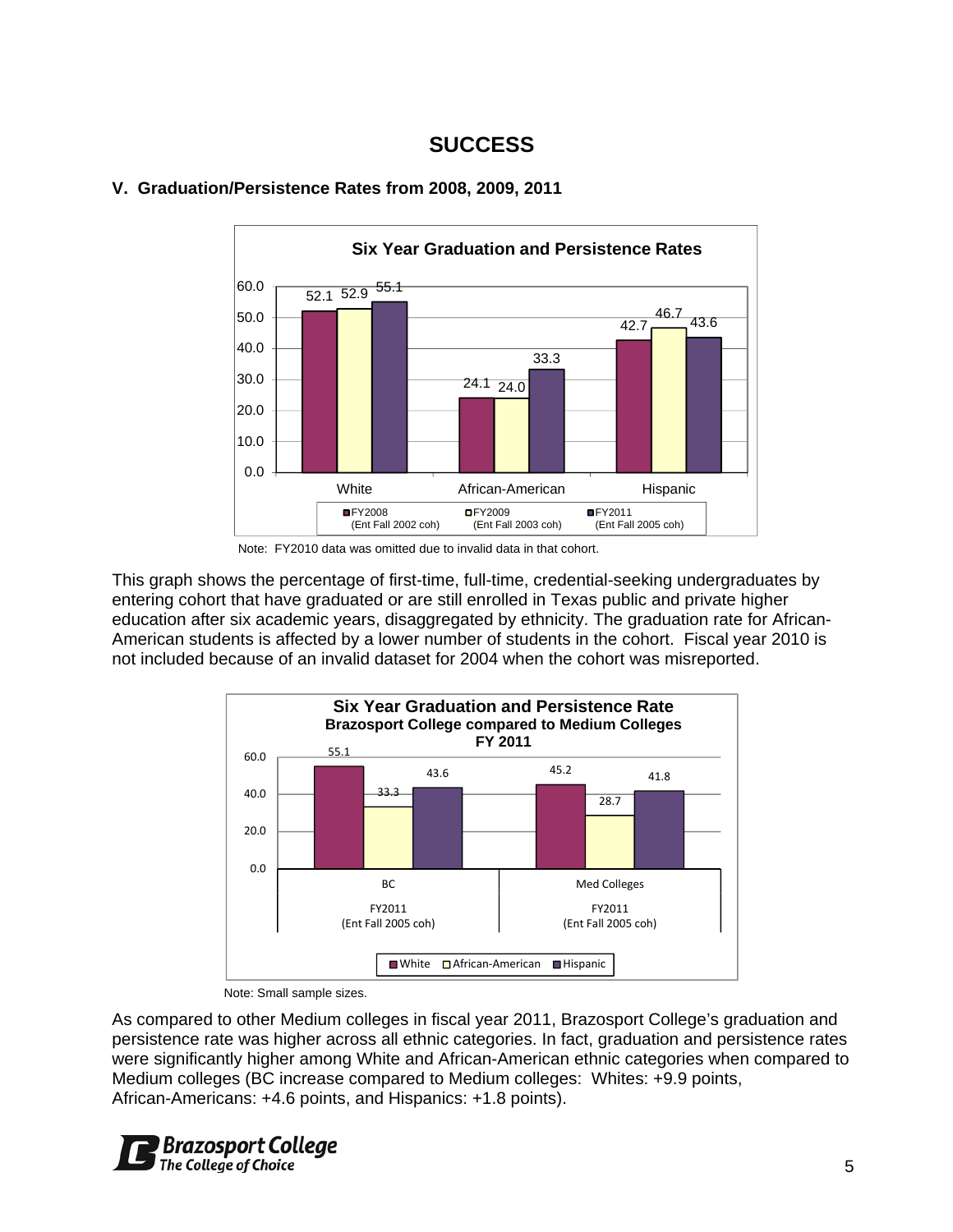#### **VI. Degrees and Certificates Awarded**



During fiscal year 2011, Brazosport College awarded the highest number of degrees and certificates over the past four years. In fact, the number of degrees and certificates awarded increased by 36% compared to FY2008. Because of the new federal race/ethnicity reporting that became effective fall 2010, longitudinal comparisons are difficult to make by ethnic category.



#### **VII. Percent of Students Who Transfer to a Senior Institution**

This measure includes the cohort of first-time students who enrolled at Brazosport College (BC) six years prior to the year reported and accumulated at least 30 credit hours at the institution before transferring. Although this report omits students who completed fewer than 30 semester credit hours before transfer, it does provide a way of comparing transfer results among similar colleges. BC's 2012 transfer rate is comparable to Medium colleges and below the statewide transfer rate.

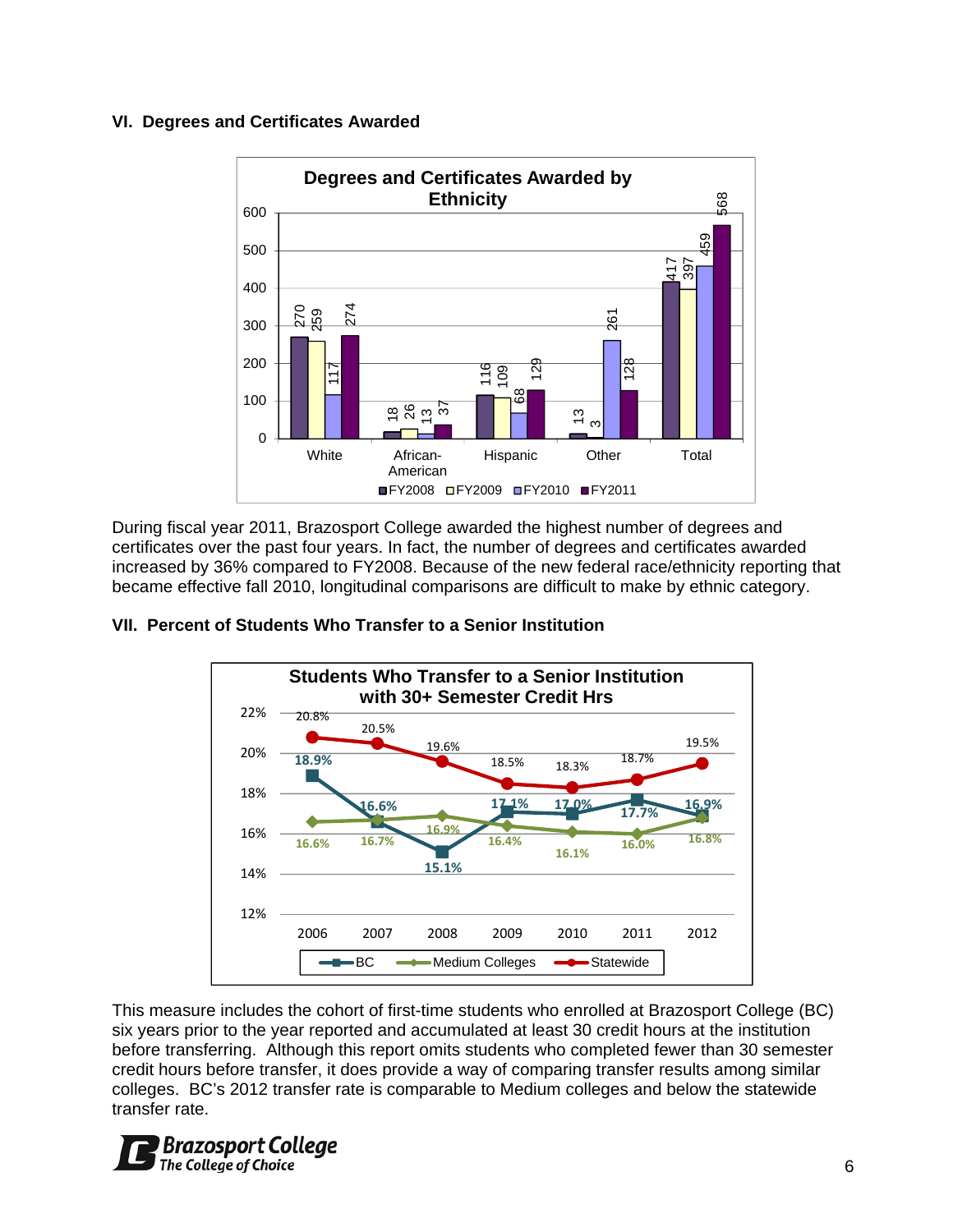#### **VIII. Status After Graduation**



These two graphs show differences between academic and technical students six months after graduation. The largest difference is the number of students who are employed-only within six months of graduation. More than eight out of ten (87.5%) technical students are employed-only compared to slightly more than one-half (53.7%) of the academic students. However, academic students are more likely to continue their education within six months of graduation. Approximately four out of ten (38.2%) academic students are enrolled-only in senior institutions or community colleges compared to less than one out of ten (6.8%) technical students.